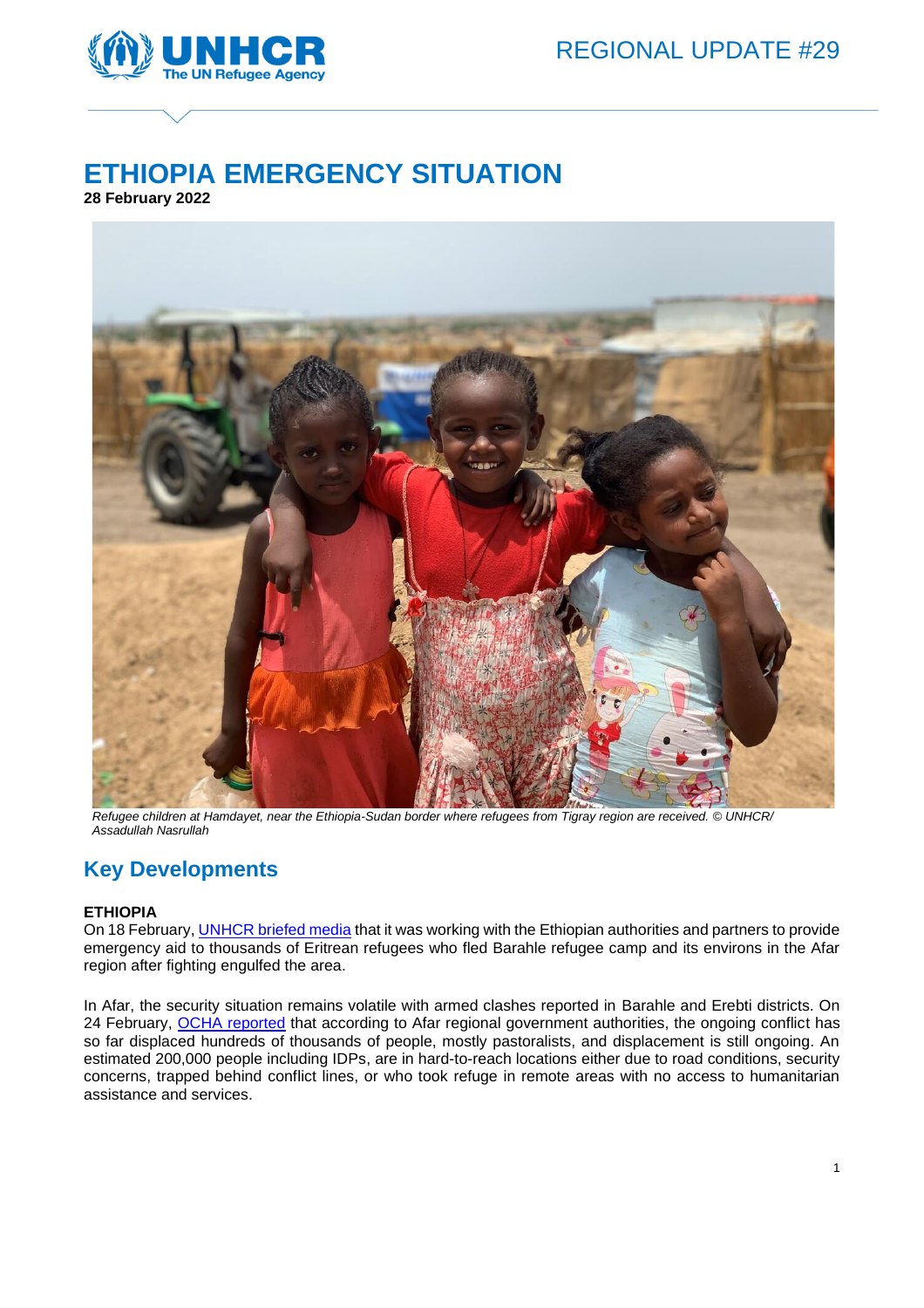

# **Ethiopia Response**

*The humanitarian situation across northern Ethiopia continues to seriously impact refugees, the internally displaced and host communities. Civilians have endured over one year of conflict with extremely limited basic services and assistance available, leading to a significant escalation in humanitarian needs with ongoing new displacements. The security situation remains volatile, affecting civilians and constraining humanitarian actors on the ground. Fuel remains in extremely short supply, humanitarian goods are currently only coming in by air, and communication, electricity, and banking services remain intermittent.*

UNHCR continues to hold discussions with BoLSA in Mekelle on collaboration and future engagement in provision of support to refugees and IDPs in Tigray. A comprehensive list of joint activities is being consolidated to facilitate decisions. Discussions also include allocation of required resources for the implementation of planned activities including relocation of refugees from urban centers to the camps, camp management activities, food distribution and health services. UNHCR also collaborates with BoLSA on IDP enrolment.

On 6 February, The UN Deputy Secretary General visited Mekelle and met with UN agencies, including UNHCR, to discuss the situation in Tigray. UNHCR and IOM led the delegation's visit to Sabacare 4 IDP site, where IDP leaders and families underscored the need for more support from the humanitarian community. IDPs raised concerns on insecurity, lack of food, cash, and inadequate health, education, WASH facilities and protection services. UNCHR protection, field, CCCM teams and partners briefed on ongoing activities. The delegation affirmed the commitment of the Secretary General to engage with stakeholders to facilitate provision of additional humanitarian assistance to Tigray and provide support for a peaceful resolution of the ongoing crisis.

On 9 February, the President of Ethiopia accompanied the UN Deputy Secretary General on a visit to the Afar region. UNHCR Senior Emergency Coordinator briefed the delegation on UNHCR's interventions and response in the region in support of refugees and IDPs, with an update on recent displacements, including the situation of affected refugees from Barahle camp.

On 10 February, the Regional Humanitarian Coordinator for East Africa visited Semera accompanied by the Head of Office of the United Nations Office for the Coordination of Humanitarian Affairs (OCHA) for Ethiopia. The mission included meetings with Afar Elders, and focus group discussions with women and refugee leaders who fled Barahle camp and are currently hosted in Agda Hotel in Semera. They also met with cluster partners and head of agencies. Similarly, the UNHCR Senior Emergency Coordinator again briefed the Regional Humanitarian Coordinator on UNHCR' s interventions and response in the region.

## **Eritrean Refugee Response**

### **TIGRAY**

The situation in the Mai Aini and Adi Harush refugee camps hosting 25,000 Eritrean refugees continues to be relatively calm. On 24 February, a convoy of 15 WFP trucks carrying 290 MT of food departed Mekelle to Mai Aini and Adi Harush refugee camps. UNHCR and WFP completed a general food distribution from 25 - 28 February in Mai Aini and Adi Harush camps in Tigray for 22,533 Eritrean refugees with the support of the Bureau of Labor and Social Affairs (BoLSA) and the Refugee Central Committee (RCC). This was the first distribution of food in the camps since a one-month ration was provided in December. The food distributed is the last quantity available in WFP warehouses in Tigray. Given the lack of food and fuel supplies in Tigray, UNHCR and WFP are exploring the option of cash assistance to cover refugees' requirements for the month of March and beyond.

UNHCR continues to advocate with authorities on the criticality of food, fuel, and other enablers. During the month of February, UNHCR received informal reports that refugees have depleted their resources, and some were selling their properties with some begging from the host community in Mai Tsebri and nearby areas for survival. UNHCR protection teams in Shire and Mekelle continue to monitor the situation and explore possible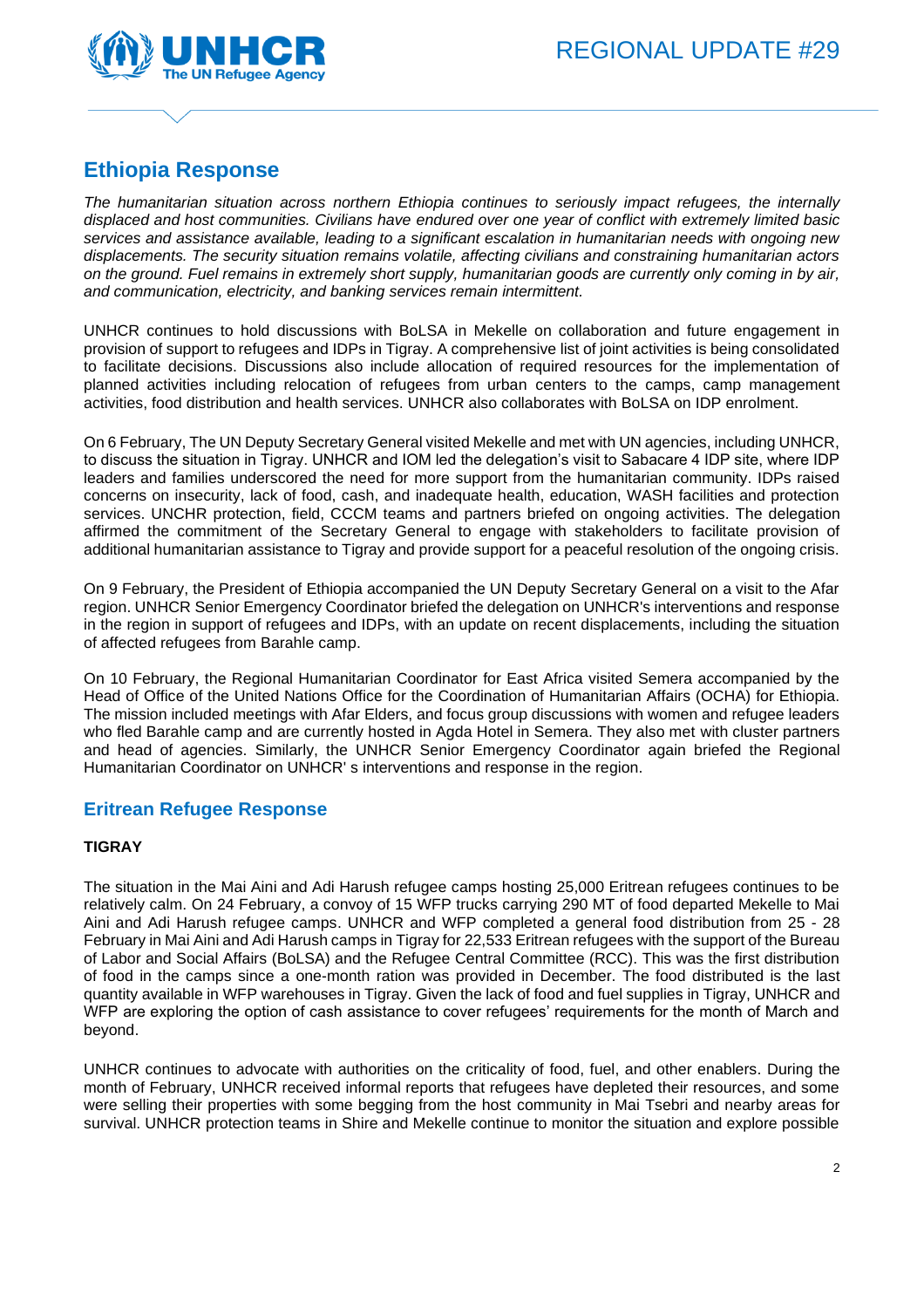

solutions for refugees and asylum-seekers in Tigray regarding lack of food, availability of services and status of persons of concern in urban areas and camps, as well as the possibility for relocation.

UNHCR was informed by authorities during the first week of February about the decision of the regional government to relocate refugees and asylum-seekers in urban centers in Tigray to the two refugee camps in Mai Tsebri. UNHCR begun conducting intention surveys and protection counselling to ensure that refugees and asylum-seekers are informed, and that relocation is voluntary. While the survey and counselling are preparatory activities, the relocation exercise will be launched only when fuel is available.

In Sheraro, UNHCR registered over 1,500 Eritrean refugees and asylum-seekers who have been exposed to various protection risks, including restriction of movement and exposure to frequent arrests and detentions. The refugees and asylum-seekers are in dire need of assistance and lack access to basic services as they have received very little humanitarian assistance since the conflict broke out in Tigray in November 2020. As a result, there have been reports of extreme starvation among this population. UNHCR is mobilizing support to provide them with food and non-food items.

#### **AFAR**

On 3 February 2022, 34,000 Eritrean refugees fled Barahle refugee camp and surrounding districts in the Afar region when the camp was attacked. Refugees living in the camp as well as among host communities in Dallol and Erebti Woredas were forced to flee due to ongoing fighting. Barahle camp hosted 21,000 people and 13,000 were hosted in communities in Dallol and Erebti Woredas. Refugees trekked the long distance to the regional capital in Semera and told UNHCR staff that armed men entered the camp on 3 February, stole their belongings and occupied their homes. According to their testimonies, at least five refugees were killed, and several women were kidnapped. Family members also lost one another in the chaos of fleeing the camp. The number of refugees arriving in Semera from Barahle continues to increase. UNHCR and partners are providing life-saving assistance for the refugees displaced by the conflict, including provision of food and water, and core-relief times, as well as access to emergency shelters, WASH, and health facilities.

As of 28 February, 4,756 refugees were hosted at the Agda Hotel site in Semera while around 10,000 refugees are reported to be living in Afdera town, approximately 225 kilometers from Semera. Others are also believed to have fled towards the towns of Altefa and Dabure, further inland. UNHCR's protection team established a Protection Desk in Afdera to start referrals. WFP continues to provide general food distribution to the refugees arriving while local partner ANE provides firewood.

UNHCR, RRS and partners are currently working to re-locate refugees to a temporary site at Serdo, 40 kilometers from Semera, as per agreement with the regional authorities. UNHCR is working with RRS, the regional authorities and additional partners to prepare the site for hosting refugees, including by installation of emergency shelter, WASH, and health facilities, and ensuring access to water. Preparations in the Serdo temporary refugee site near Semera are ongoing, including setting up shelters and digging of latrines. A total 1,000 family tents will be pitched where relocated refugees will be hosted.

#### **AMHARA**

On 17 February, UNHCR met with RRS and refugees in Dabat to discuss the need to relocate refugees in Mai-Aini and Adi Arush (Tigray) to Dabat. UNHCR will transfer refugees from Tigray to Dabat/Alemwach site once a secure passage is guaranteed. During the week of 24 February, UNHCR supported the relocation of 1,200 refugees by Refugees and Returnees Service (RRS) from Dabat town to the newly constructed site of Alemwach in North Gondar.

On 25 February, 172 refugees arrived in Dabat from Mai Aini and Adi Harush after passing through police stations in Debark, Gondar and Sanja. RRS who was contacted by these police stations upon arrival, shared the lists with UNHCR for verification before their release from the police stations.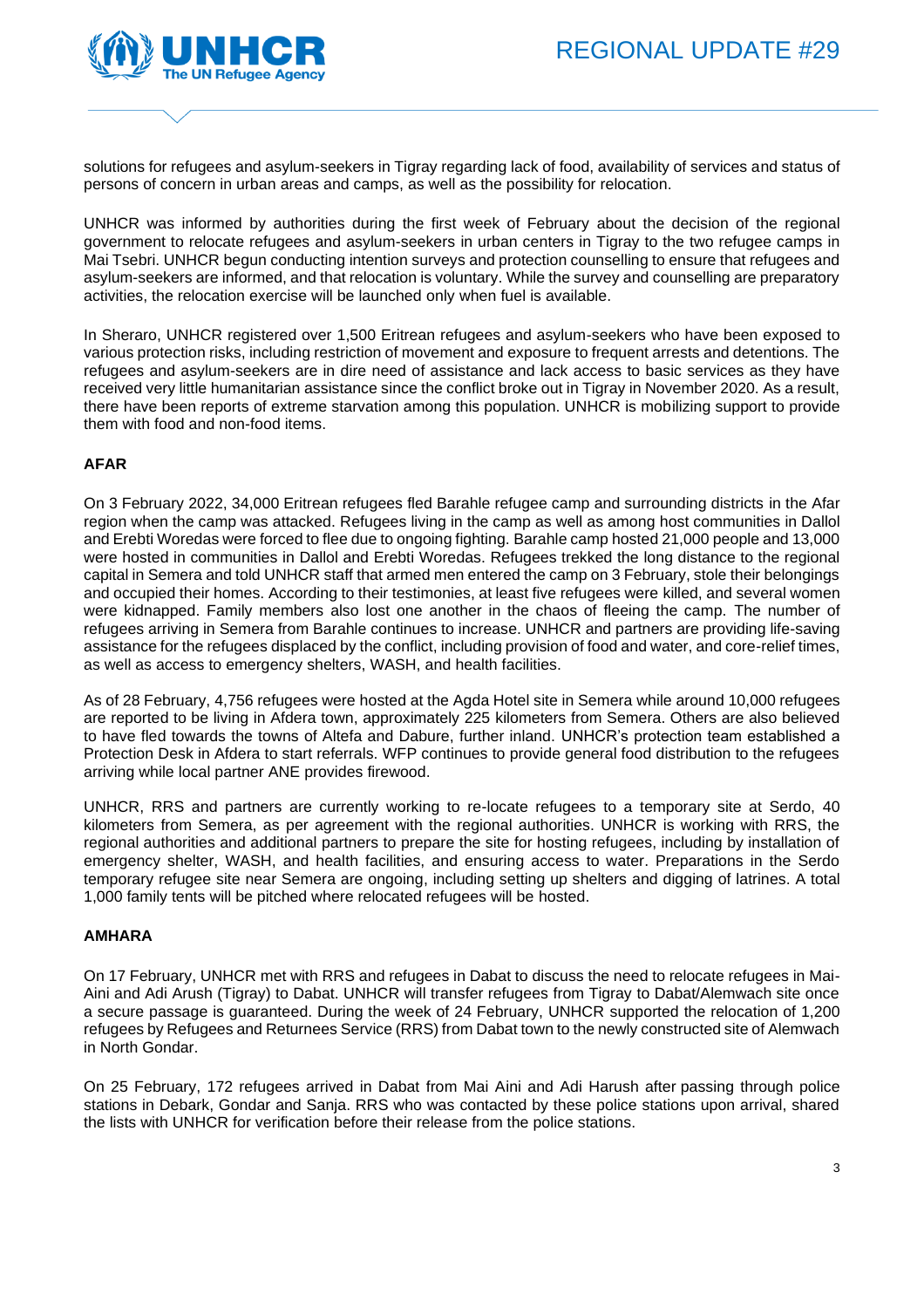

The UNHCR Global Distribution Tool system has now been integrated in Alemwach refugee camp for the identification of refugees upon arrival and for CRI distribution.

## **Internally Displaced Persons (IDPs)**

On 28 February, UNHCR's Principal Situation Coordinator began a four-day mission to Afar. A meeting with the Head of the Disaster Prevention Food Security Program Coordination Office (DPFSPCO) took place, during which the impact of the conflict on the Afar population was discussed. The Head of DPFSPCO sought UNHCR' support in strengthening CCCM interventions in the new IDP sites and in turn, build the capacity of the DPFSPCO. The Head of DPFSPCO also appealed for the speeding up of UNHCR's shelter response and core relief items (CRI). The mission visited Agda Hotel (Semera) where refugees displaced from Barahle are being temporarily hosted. The mission met refugee representative with the RRS to hear their concerns and inform them about the ongoing response plan.

The mission also visited Semera IDP site with partners and were briefed on the prevailing challenges, related to food and WASH. In addition, an assessment mission in Guya IDP site was conducted to establish the readiness of the host community to offer land for IDPs. Approximately 43 hectares of land may be available.

Close to 8,000 IDPs of Tigrayan ethnicity are living at a temporary and overcrowded IDP site in Semera. UNHCR and partners are present at the site and delivering food and emergency assistance. The regional authorities have identified a new site for the IDPs and UNHCR and partners are working with site planners to prepare the site. To date, 3,000 refugees have received food, 2,500 others received CRIs and 5 persons with special needs were referred for assistance.

**Protection:** The overall humanitarian situation in Tigray region continues to deteriorate with lack of access to basic needs. Response services to gender-based violence continue to be a challenge. Health facilities including the seven One-Stop centers have ceased to function due to lack of basic needs such as food, clothing, cash assistance and medical equipment to facilitate timely provision of services. Partners providing genderbased violence response activities across the region have also ceased their implementation due to lack of necessary materials and finances. Suspension of activities and services will have a significant impact on the progress made to prevent and address gender-based violence in 2021.

UNHCR protection team conducted a rapid protection needs assessment in Zekere IDP site in Mekelle, housing 920 households displaced from Amhara, Afar and Western Tigray. The result of the assessment indicates that food, shelter, health, MHPSS, CRI, WASH and sanitation materials are urgent priority needs. UNHCR and other agencies are planning to scale up response in the IDP sites for new arrivals, with targeted CRI assistance and CCCM activities.

On 24 February, UNHCR Protection team took part in a joint rapid assessment in Guya IDP site. A total of 21,250 IDP households from Abala, Erebti, Barahle and Megala reside in three collective centers at Guya site: 18,340 households in China camp; 1,525 in Silsa Guya high school; and 1,385 in Silsa Guya Elementary school site. The joint mission assessed the living conditions of IDPs and refugees who fled Abala, Erebti, Barahle and Megala and are now living in four IDP sites in Afdera. Some of the IDPs in Afdera and Guya have received 15kg of wheat each, however most of the IDPs have not received any food rations. Critical needs identified for this population include food, water, shelter, heath services and clothing.



**Shelter and Non-food Items:** Lack of fuel continues to hamper CRI distributions to 6,000 new IDPs who arrived in Sheraro last month as well as 5,000 relocated IDPs from Dedebit to Selekleka new IDP site. UNHCR through the Ethiopian Red Cross Society (ERCS) completed the distribution of 1,000 full CRI kits to IDPs in Selekleka reaching an estimated 5,000 individuals.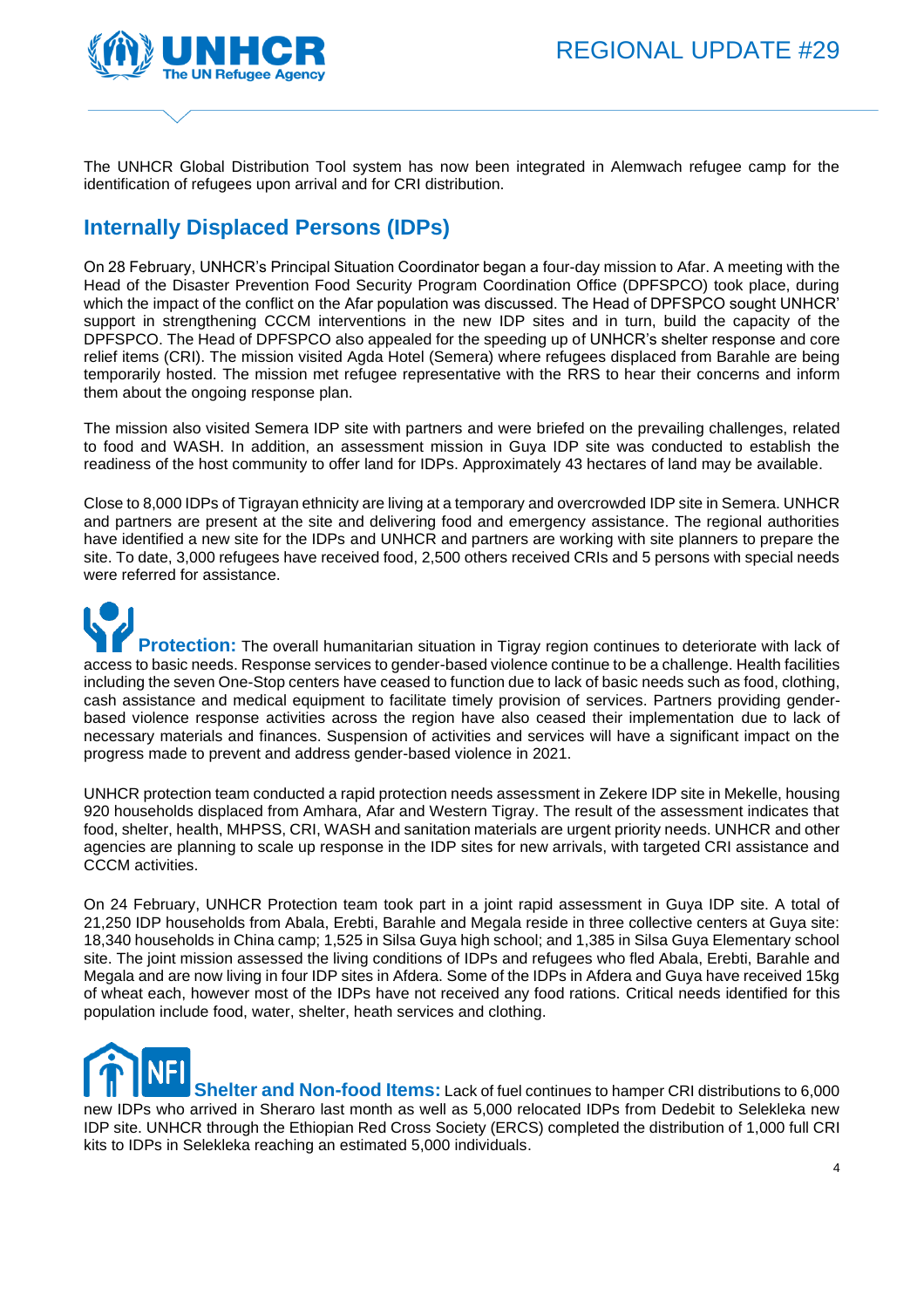

UNHCR continues CRI distribution in multiple locations in Shire, including to 900 vulnerable households that started on 16 February in 18 IDP sites in Shire. Distributions to the remaining 1,800 households in several locations, predominantly for returnees as well as newly arrived IDPs, was due to start on 28 February. On 24 February, UNHCR, through the Ethiopian Red Cross Society (ERCS), distributed CRIs to 500 returnee IDP households in Adi Hageray town in Maekelay Adyabo woreda in Shire following verifications undertaken by the receiving woreda.



**Camp Coordination and Camp Management:** The CCCM Cluster led a multisectoral needs assessment to determine the number of new arrivals in Quiha, Mekelle. A total of 1,392 households, (4,400 individuals) from Abala and Afar are currently sheltered in four collective centers. One of the sites visited by the team hosted over 400 households, who reported insecurity in places of origin as forcing them into displacement. The CCCM Cluster is identifying a partner to undertake management of the sites. CCCM is also advocating with service providers for the provision of lifesaving assistance to the new IDP arrivals.

The increasing rate of scabies cases continues to be an alarming health concern in all IDP sites in Shire and Mekelle. Cluster partners have approached service providers for the distribution of soap at affected IDP sites, however soap supplies are still not available in Tigray. In Shire, 734 new scabies cases were reported in four collective sites. A slight improvement has been reported following CCCM, WASH Cluster awareness sessions for maintaining sanitization and cleaning of clothes. CCCM partners also conducted home to home visits to determine the spread of scabies in other sites of Shire and Sheraro, where a total of 2,880 households (7,003 individuals) with scabies were reported. Meanwhile UNHCR, IOM in collaboration with WASH partners facilitated the weekly cleaning campaign and mass sterilization of clothes, blankets with boiling water to prevent scabies in eleven IDP sites in Shire. A total of 5,522 IDPs participated in the campaign.

The development of three new sites is being prioritized by the Cluster partners in Shire, Adwa and Sheraro. The construction of the sites would be completed within a month, with adequate resources and material. IDPs from Western Tigray who are unable to return due to insecurity will be relocated from schools to the new sites. Meanwhile, UNHCR has constructed 52 duplex shelters for some 520 vulnerable IDPs who could not afford rent and moved to the overcrowded sites in Shire.

## **Sudan Response**

Both Um Rakuba and Tunaydbah camps have reached full capacity. UNHCR has been working with the Commissioner for Refugees (COR) since late 2021 to obtain permission from local authorities to expand both camps – which receive Tigrayan refugees – so far without success. In the meantime, Tigrayan refugees would have to be relocated to Babikri, which houses Qemant refugees and still has capacity for some 20,000, although this would not be an ideal arrangement.

A total of 231 people were relocated from Hamdayet Transit Centre to Um Rakuba camp on 24 February. In addition to new arrivals, some 50 Ethiopians who had been living in host communities around Hamdayet were also in the convoy. UNHCR has been informed by COR that up to 2,000 Ethiopians living in communities around Hamdayet may choose to move to the camps in the coming days and weeks. A protection mission to Hamdayet will be carried out to verify the voluntariness of these moves.

On 1 February, UNHCR, in close coordination with COR and partners, relocated 74 Qemant refugees (39 households) in 5 convoys from Um Rakuba camp to Babikri settlement. The refugees were assigned new shelters and provided with hot meals and water. A protection desk was set up to address protection issues and facilitate referrals to the different service providers. There are now some 2,200 Qemant refugees in Babikri as of 31 January.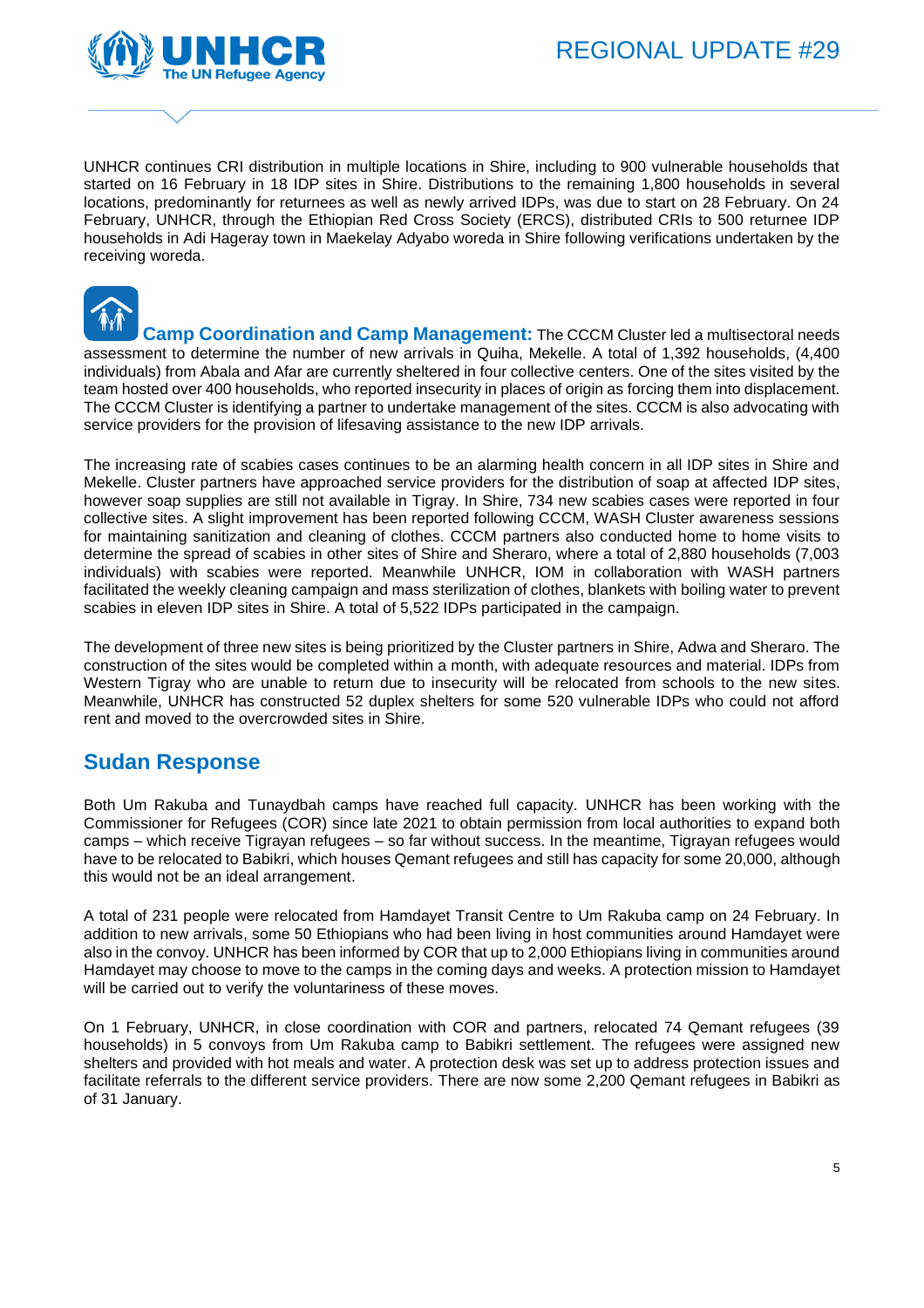

Two separate fire incidents were recorded during the reporting period with varying degrees of impact. On 20 February, a small fire started by a child in Babikri damaged three tents. No casualties were reported. On 23 February, a fire in Um Rakuba destroyed close to 40 shelters and 8 latrines. One refugee was injured and was referred to the MSF clinic for first aid. The exact cause of the fire was not determined. The affected households were provided with new shelters, food and CRIs.

On 21 February, UNHCR and partners launched the [Country Refugee Response Plan](https://eur02.safelinks.protection.outlook.com/?url=https%3A%2F%2Fdata2.unhcr.org%2Fen%2Fdocuments%2Fdetails%2F91010&data=04%7C01%7Ckalumiya%40unhcr.org%7C7ccd2a1a0d204eb9c0a408d9f5de5341%7Ce5c37981666441348a0c6543d2af80be%7C0%7C0%7C637811157486774759%7CUnknown%7CTWFpbGZsb3d8eyJWIjoiMC4wLjAwMDAiLCJQIjoiV2luMzIiLCJBTiI6Ik1haWwiLCJXVCI6Mn0%3D%7C3000&sdata=SoFlL%2Fd70P%2B%2BDbs6no3ISCYcsXPRRMCo95bcUkm5XPY%3D&reserved=0) seeking US\$ 517 million to provide assistance and boost the self-reliance of 925,000 refugees and asylum-seekers in the country. Of the total number of refugees targeted by the plan, some 123,000 are from Ethiopia: including 59,000 who arrived in Sudan because of the ongoing conflict in northern Ethiopia, 13,000 who were already in the country previously, and anticipating a possible increase of up to 52,000 additional Ethiopian refugees in 2022.

**Protection:** UNHCR and COR continue to provide protection and assistance to Sudanese refugee returnees who have crossed from the various camps in Ethiopia's Benishangul Gumuz region. Daily arrivals remain low, with a total of 155 who have arrived so far. The official border point is still closed. On 9 February, 34 Sudanese returnees were assisted to return to their villages in Dindrow, Dereng and Damazine. WHO supported the dispatch of a Ministry of Health quick response team to screen and provide COVID-19 vaccination. Partners remain ready to provide support to any further influxes.

UNHCR and COR issued 678 ID cards to registered refugees in Tunaydbah (466) and Um Rakuba (212). As of 1 February, 10,826 ID cards have been issued to registered refugees aged 16 and above in Um Rakuba (6,513) and Tunaydbah (4,313), covering 48 and 32 per cent of beneficiaries respectively.

**Education:** UNHCR conducted a rapid education needs assessment in Babikri, holding three focus group discussions with 30 youth, boys, and girls. The preliminary findings indicate that over 40 per cent of primary school age children were not previously enrolled in schools. The outcomes of the needs assessment will inform the education response in Babikri. In tandem with the rapid education needs assessment, UNICEF, UNHCR and COR conducted a joint site evaluation in Babikri and identified suitable locations for school facilities and child friendly spaces, taking into account protection considerations.

**Health and mental health and psychosocial support (MHPSS):** 1,131 children underfive were screened for malnutrition in all refugee-hosting locations – of which 10 with severe acute malnutrition and 11 with moderate acute malnutrition were identified and referred for treatment. In addition, 437 pregnant and lactating women were screened with 283 women receiving infant and young children feeding counselling. 52 refugees in Um Rakuba and Tunaydbah received mental health and psychosocial support from ALIGHT. This support entailed assessment, treatment, and counselling.



**Camp Coordination and Camp Management:** Preparedness and response efforts to mitigate against flooding and other extreme weather impacts have commenced in advance of the rainy season which begins around May. The operation has developed a detailed preparedness plan in collaboration with partners, which includes preparedness at household levels with "pre-disaster" kits and tools to reinforce shelters and protect them against possible flooding, as well as at the camp level, with road and drainage work being planned in Tunaydbah and Babikri.

WFP will assist with rehabilitation of access roads and internal roads/drainage in Babikri and Tunaydbah; shelter partner NRC has confirmed that it can finish 500 tukuls in Babikri before the beginning of the rainy season. 3,200 shelter kits are being distributed across all three camps to reinforce tents and procurement is underway for an additional 5,000 emergency shelter kits to be used in cases where shelters are destroyed during the rainy season.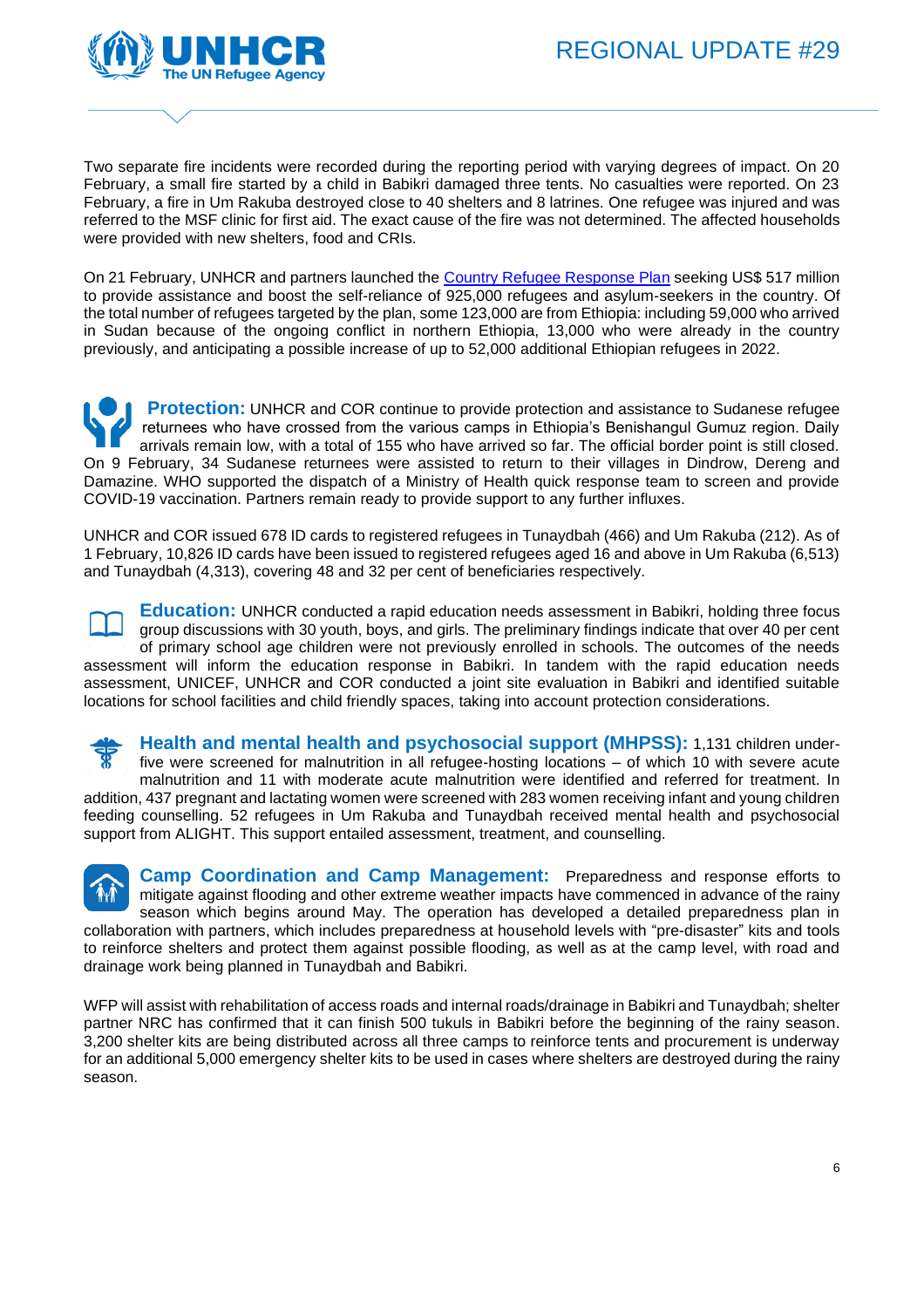

# **SOMALIA**

### **NEW ARRIVALS AND BORDER DYNAMICS**

**Somaliland:** The National Displacement and Refugee Agency (NDRA) with UNHCR's technical support completed the mobile registration of Ethiopians in Borama city in Somaliland. In total, 95 households (243 individuals) were biometrically registered. NDRA limited BIMS registration to those newly arrived Ethiopians who were involved in NFI distribution in December 2021. The joint mobile registration by NDRA and UNHCR started on 5 February.

NDRA held a four-day training at the Police Academy in Hargeisa for police officers and border guards on international refugee law to enhance their knowledge on refugee protection, reasons of refugees' fleeing their countries, such as war and persecution, the main obligations of authorities, and principles of dealing with refugees at the border regarding admission and non-refoulement. The training aimed at enhancing the response of law enforcement authorities to Ethiopian new arrivals.

**South Central (Jubaland, Southwest and Hiirshabelle states):** The Dollow border crossing was temporarily closed by the Ethiopia Government to decongest the transit center on the Ethiopian side of the border, which has been experiencing large numbers of people crossing the border from Somalia, fleeing a mixture of conflict and drought in South-Central Somalia. Jubaland (inclusive of Gedo region) is facing extreme drought. UNHCR has not witnessed any new arrivals to Somalia from Ethiopia since the border closure. UNHCR had registered over 500 individual arrivals from November 2021 - January 2022.

The finalization of land documentation for a UNHCR reception site in Dollow on the Somali side of the border is in progress. Initial assessments and design finalization is ongoing by UNHCR's partner, African Volunteers for Relief and Development (AVORD).

**Puntland:** UNHCR Bossaso is in the process of registering 405 Ethiopian asylum-seekers, which will help to determine how many are more recent arrivals.

# **SOUTH SUDAN**

#### **NEW ARRIVALS AND BORDER DYNAMICS**

**Upper Nile (Malakal):** 111 South Sudanese refugees returned from Ethiopia into South Sudan through Burebieye and Jekou border entry points and have mostly settled within host communities in Maiwut and Longechuk counties. More returns to South Sudan are foreseen due to the volatile security situation in Ethiopia. 37 South Sudanese refugees returned to Nassir, Ulang and Malakal counties, from Gambella refugee camps in Ethiopia through Pagak, Jikmir and Jekou border entry points. They have settled with host communities and relatives.

**Upper Nile (Maban):** Maban recorded 164 spontaneous returnees from Ethiopia coming through Shatta border point / area and headed towards Bunj payam. All the returnees came from Tsore and Sherkore in Ethiopia and their main reasons for returning were to visit family members and seek medical services.

#### **Other Key Updates**

**Upper Nile (Malakal):** Most of the refugee returnees cannot afford to buy food or necessities for themselves. The price fluctuation in Ethiopia is attributed to the current conflict situation in the country which limits the movement of goods and services across borders, the price of goods has increased by nearly 50 per cent. The market prices in Longechuk have gone up due to limited transportation means from the Ethiopian border to Longechuk main town.